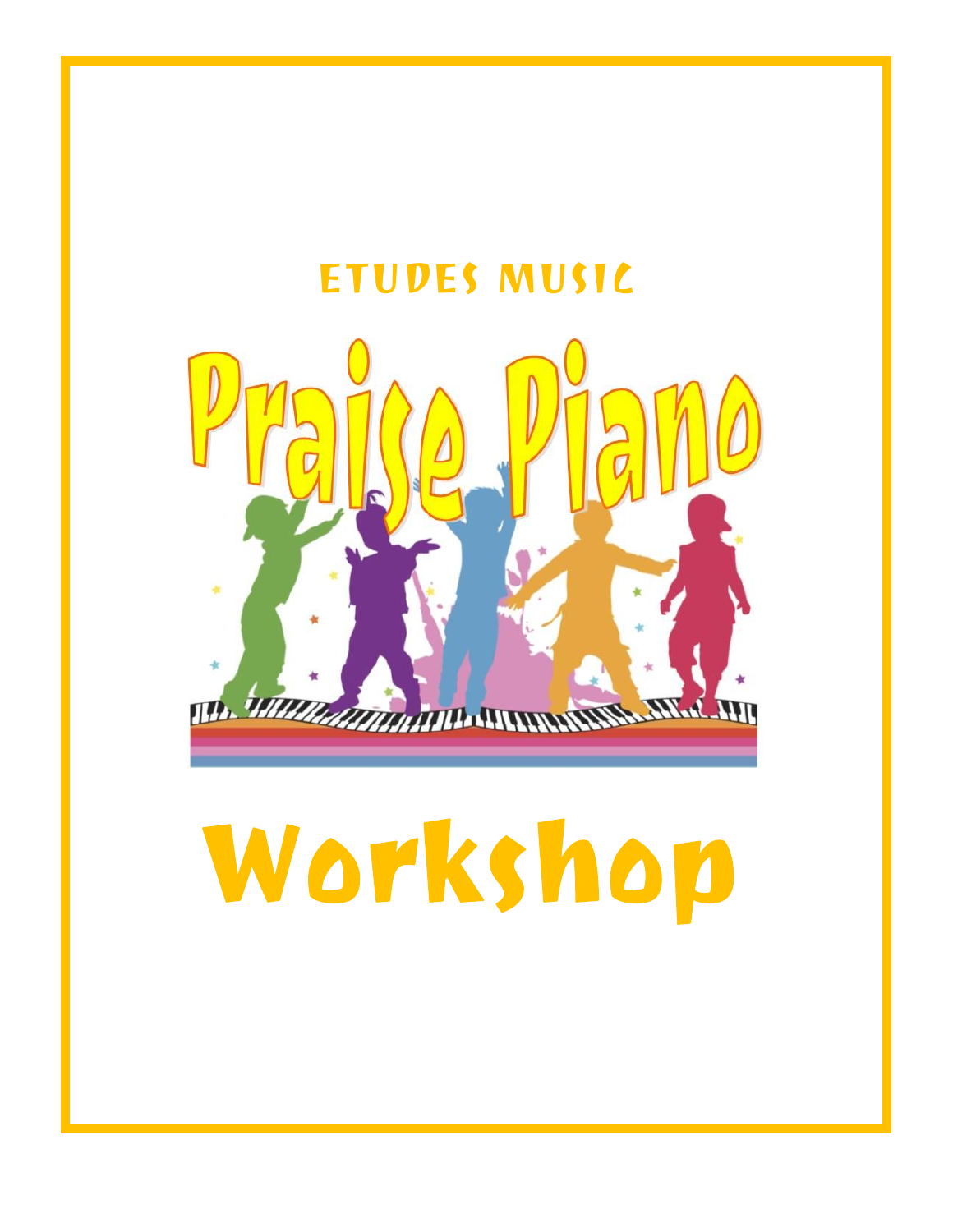## **C Major - Root Position Chords**

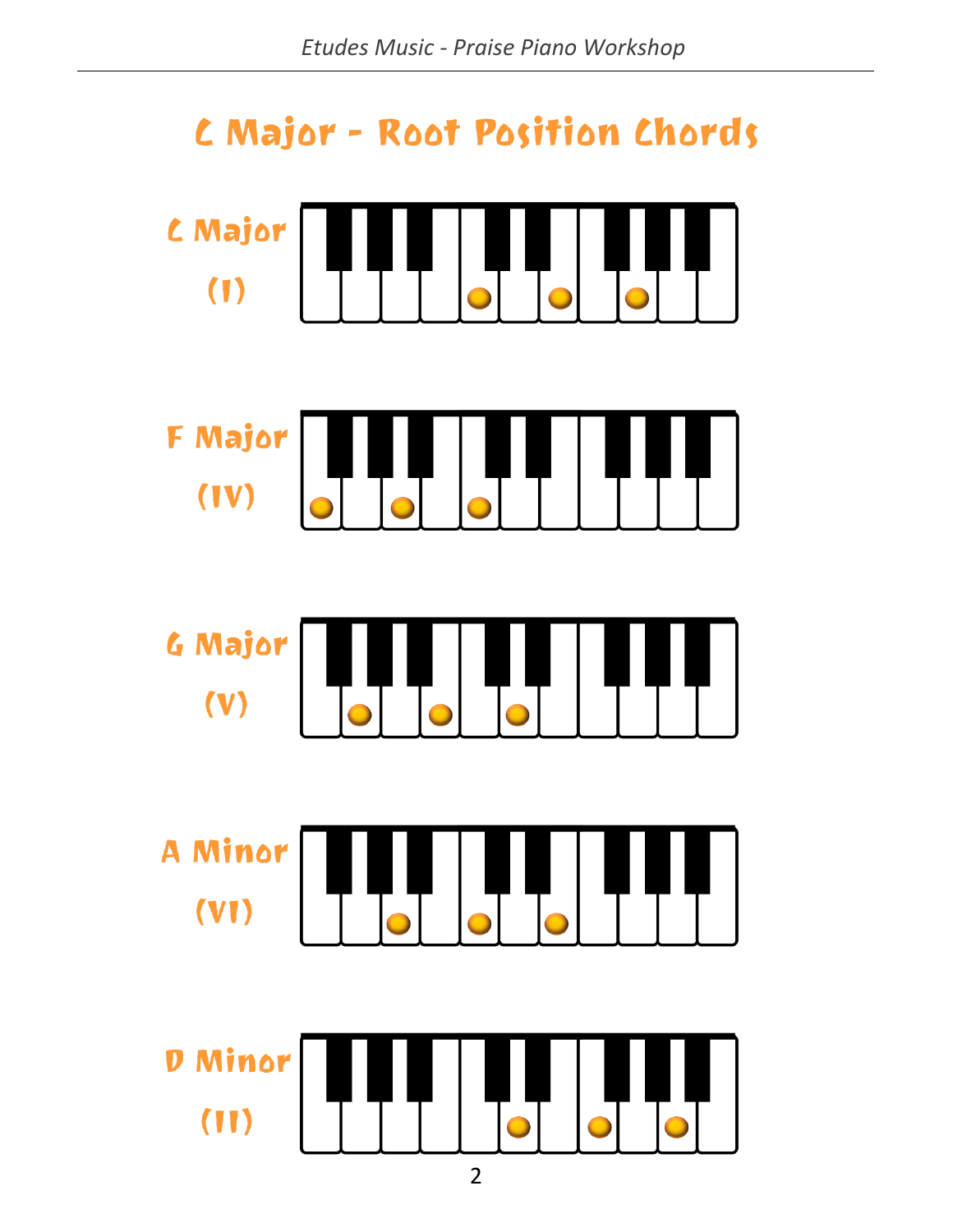## **C Major Chord Progressions**

|  |  |  | 1). $  : C / / /  F / /  $      |  |  |
|--|--|--|---------------------------------|--|--|
|  |  |  | 2). $  : C / / /   G / / /  $   |  |  |
|  |  |  | 3). $  : C / / /  Am / /  $     |  |  |
|  |  |  | 4).   : F / / /   G / / / :     |  |  |
|  |  |  | 5). $  : Am / / /  F / /   /  $ |  |  |
|  |  |  | 6).   : Dm / / /   G / / / :    |  |  |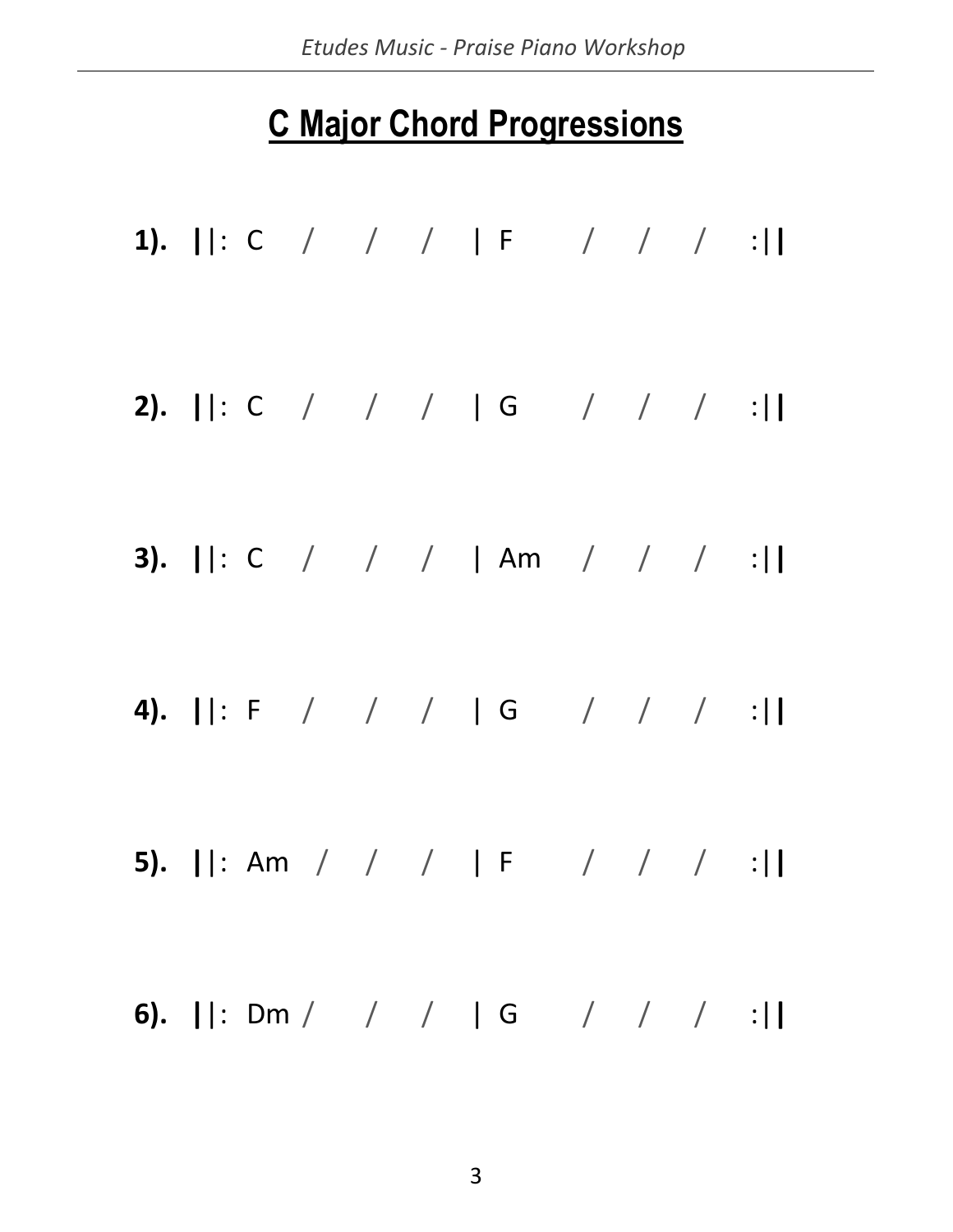## **Twinkle, Twinkle Little Star**

C F C Twinkle, Twinkle little star F C G C How I wonder what you are C F C G Up above the world so high C F C G Like a diamond in the sky C F C Twinkle, Twinkle little star F C G C How I wonder what you are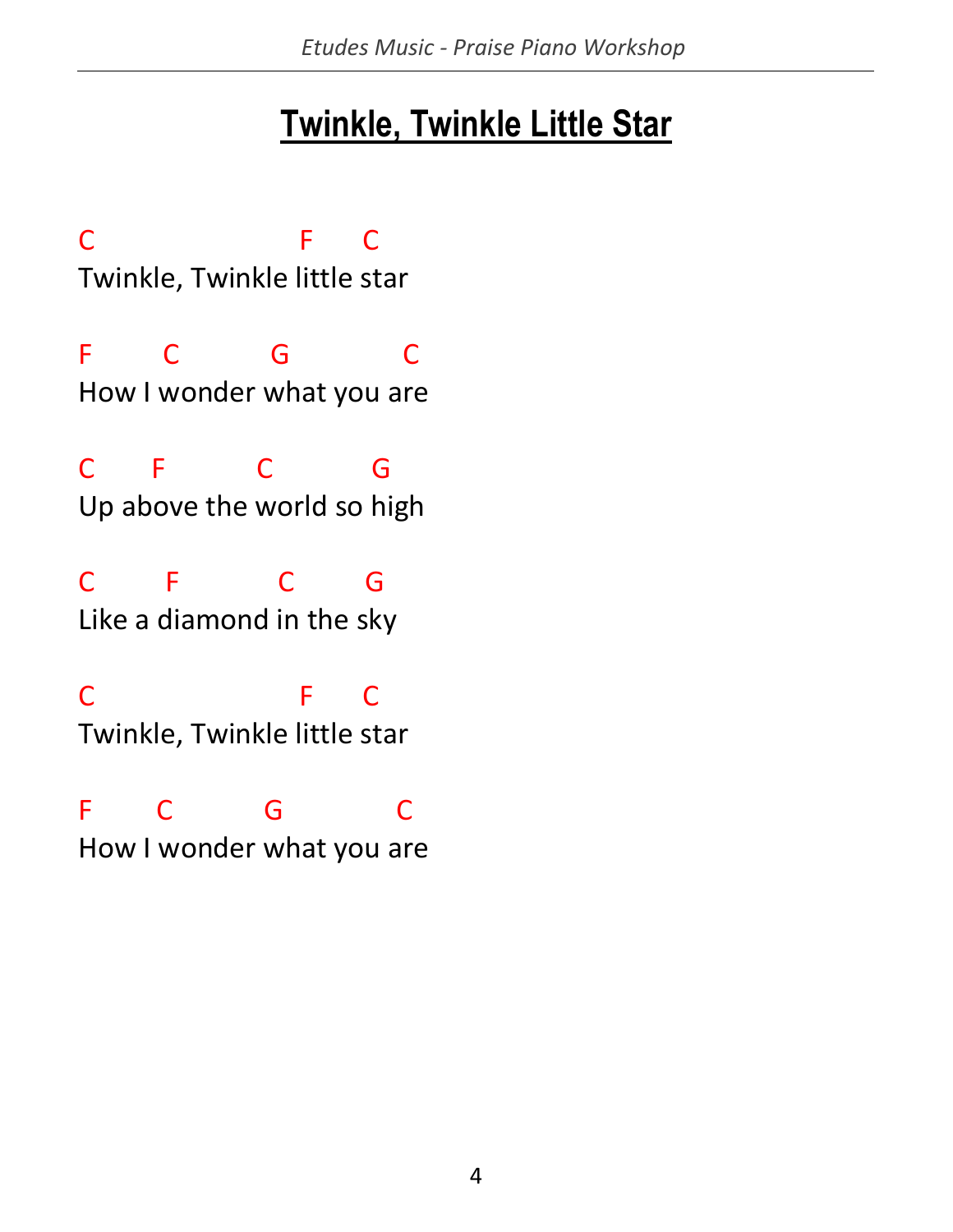Twinkle Little Star





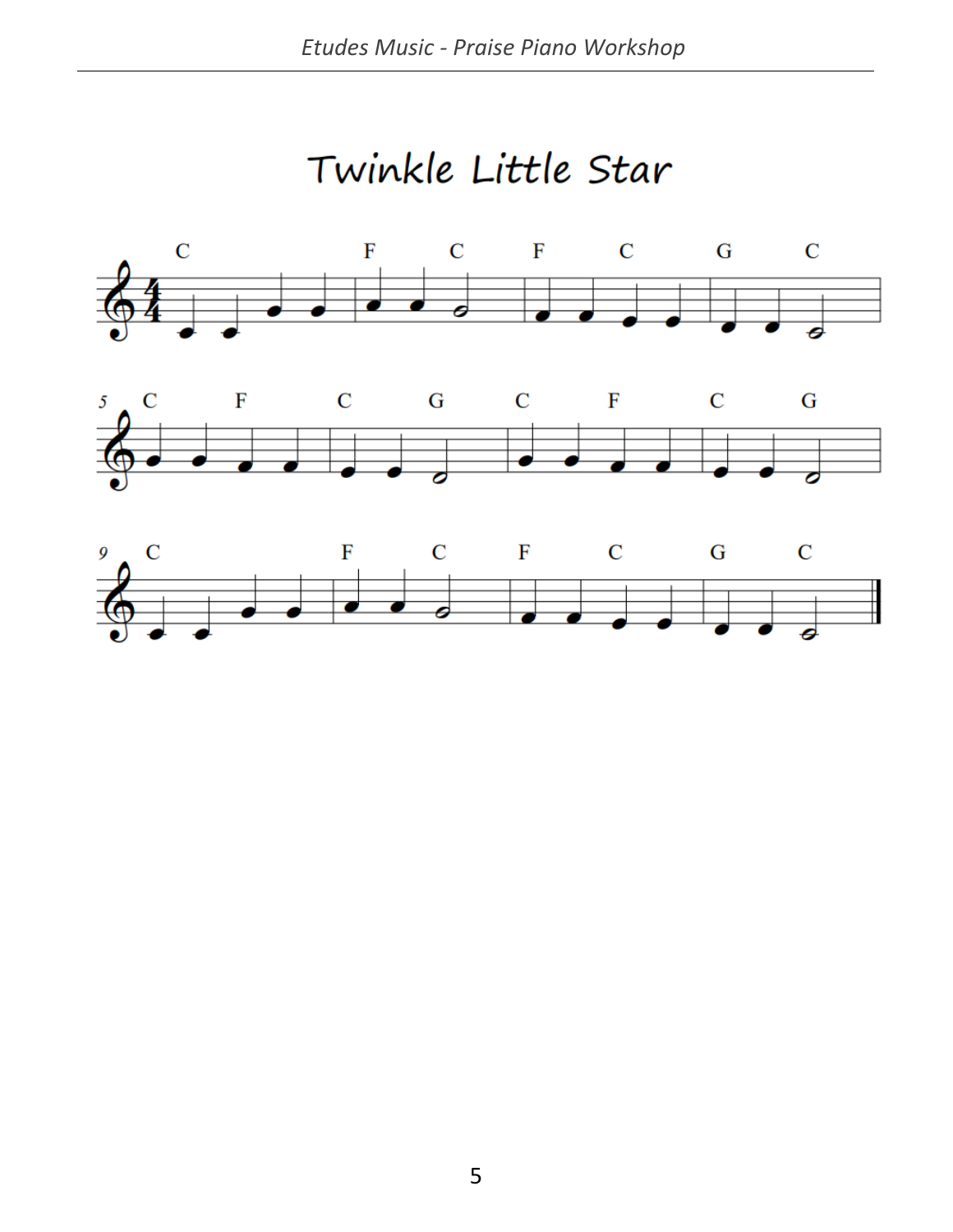### **Amazing Grace**

 C C F C Amazing grace, how sweet the sound Am F G That saved a wretch like me C C F C I once was lost but now I'm found Dm G C Was blind, but now I see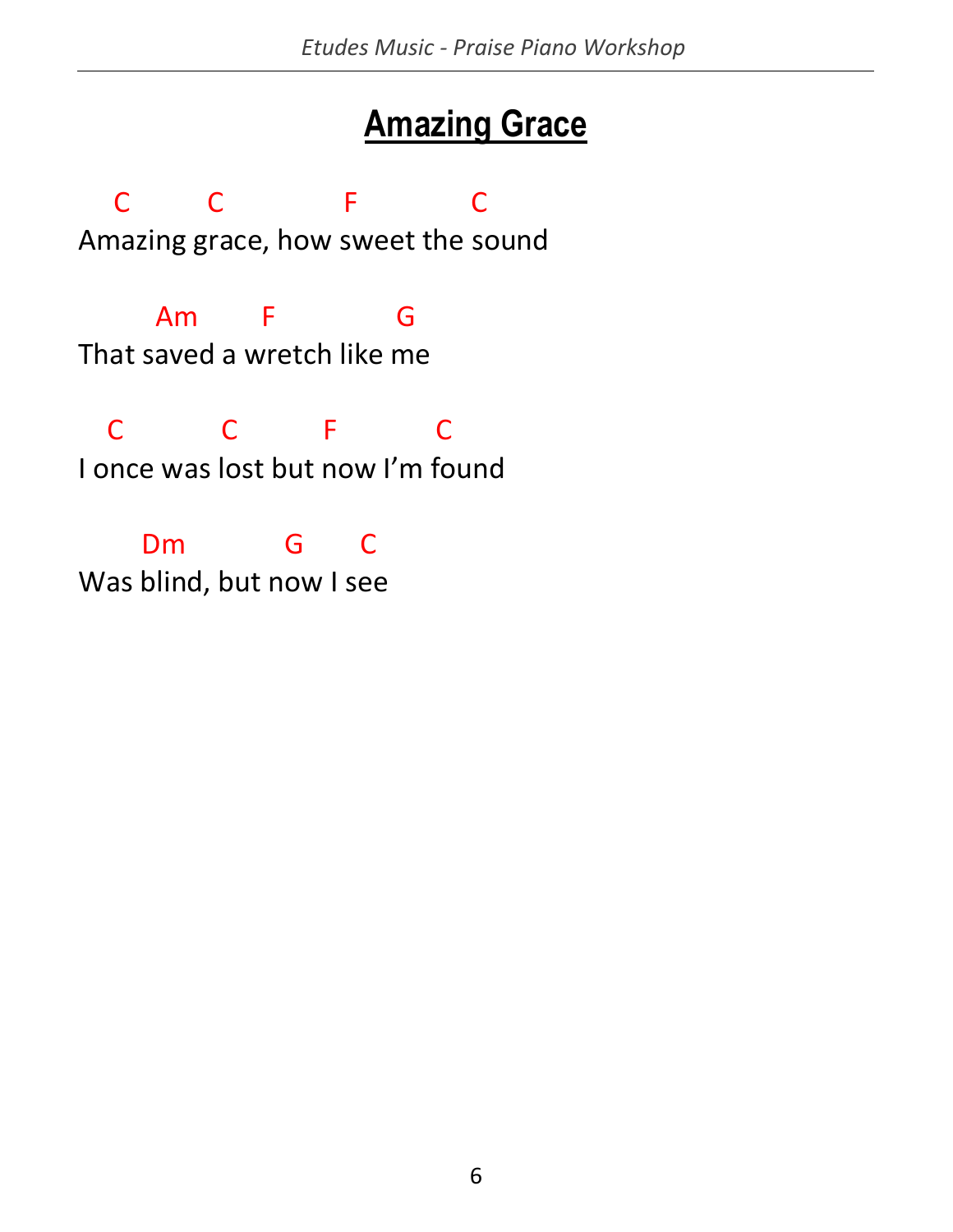Amazing Grace







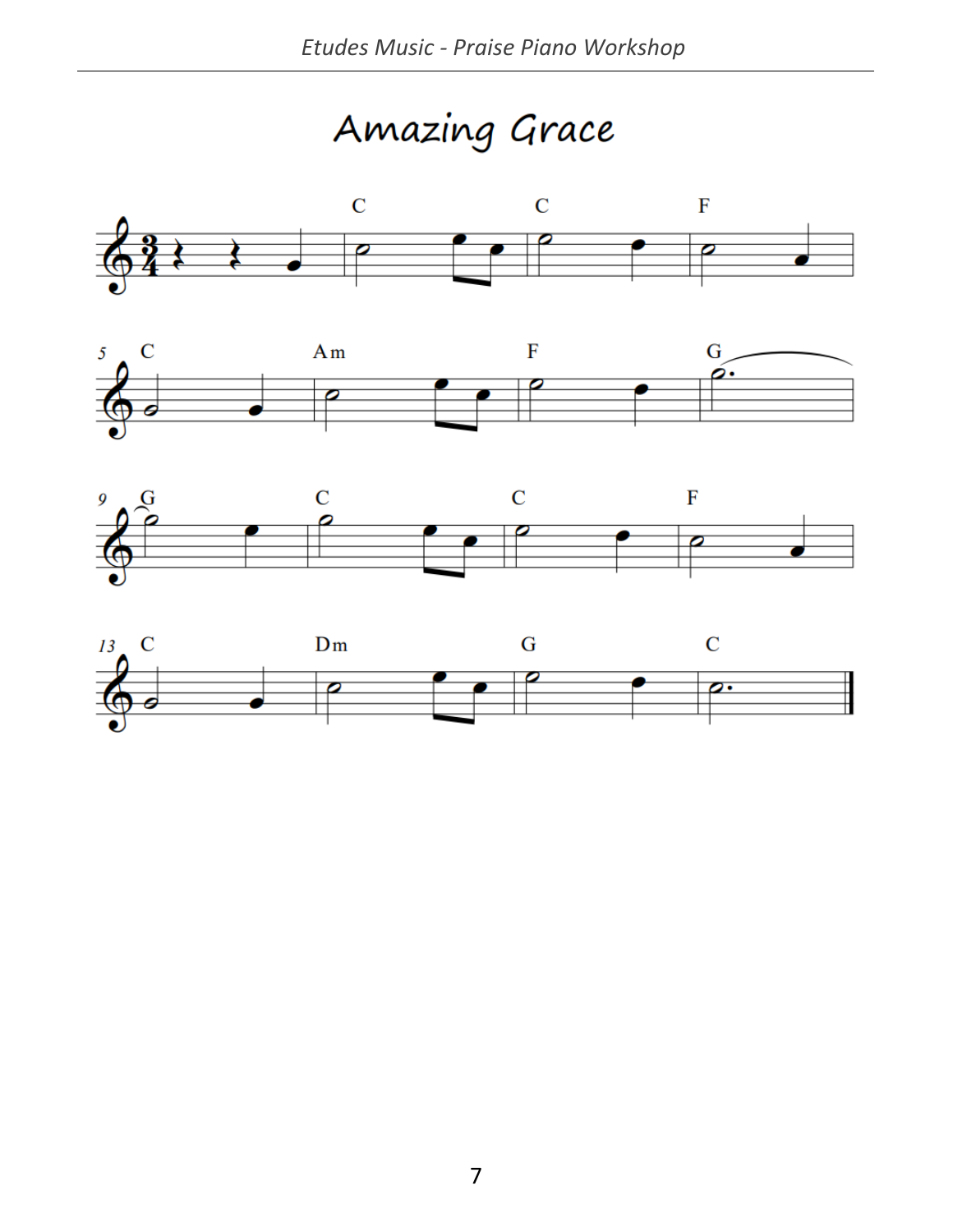#### **Lean On Me**

**C** F Lean on me when you're not strong C Am G I'll be your friend I'll help you carry on C<sub>F</sub> For it won't be long **C** G C Till I'm going to need somebody to lean on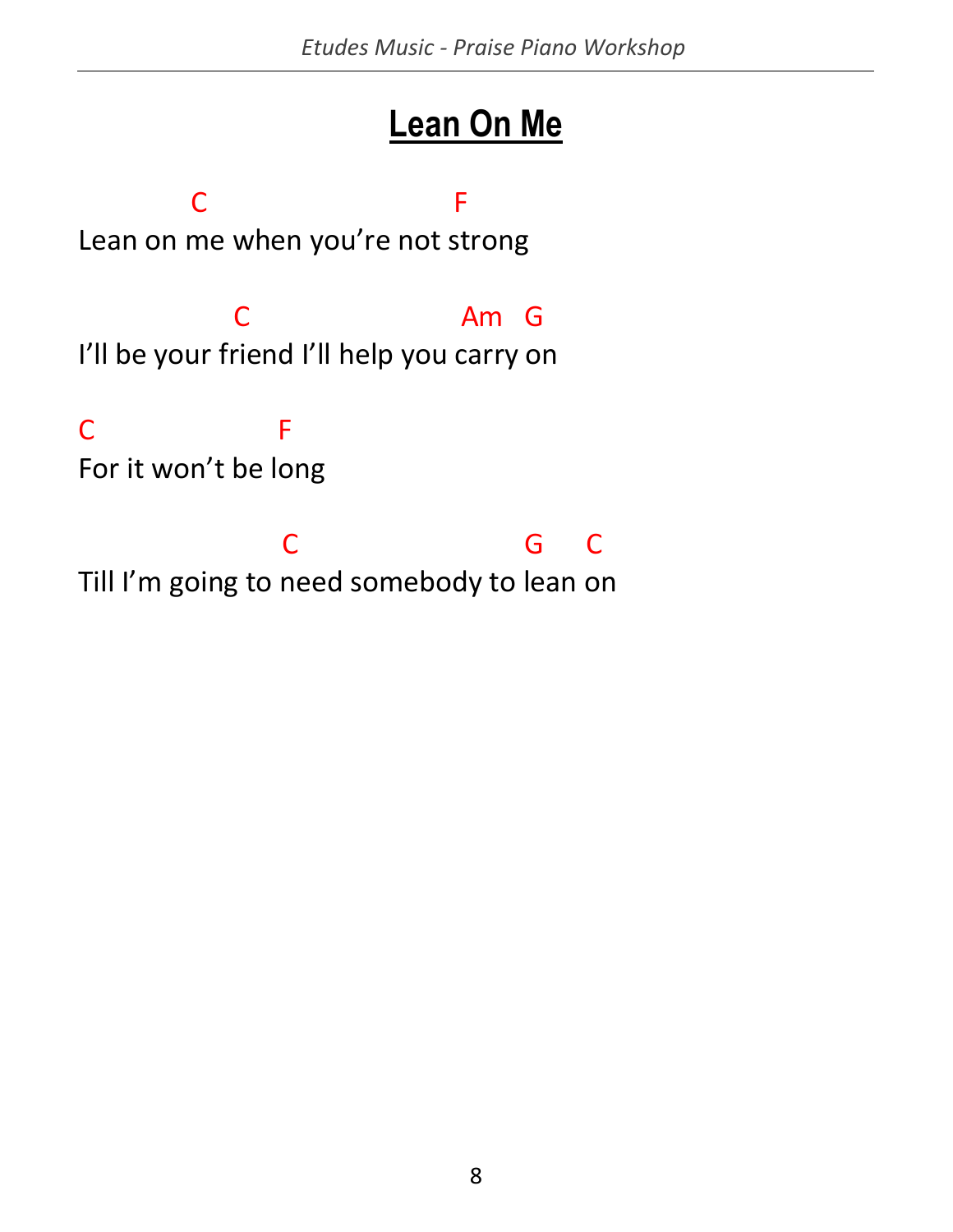Lean On Me







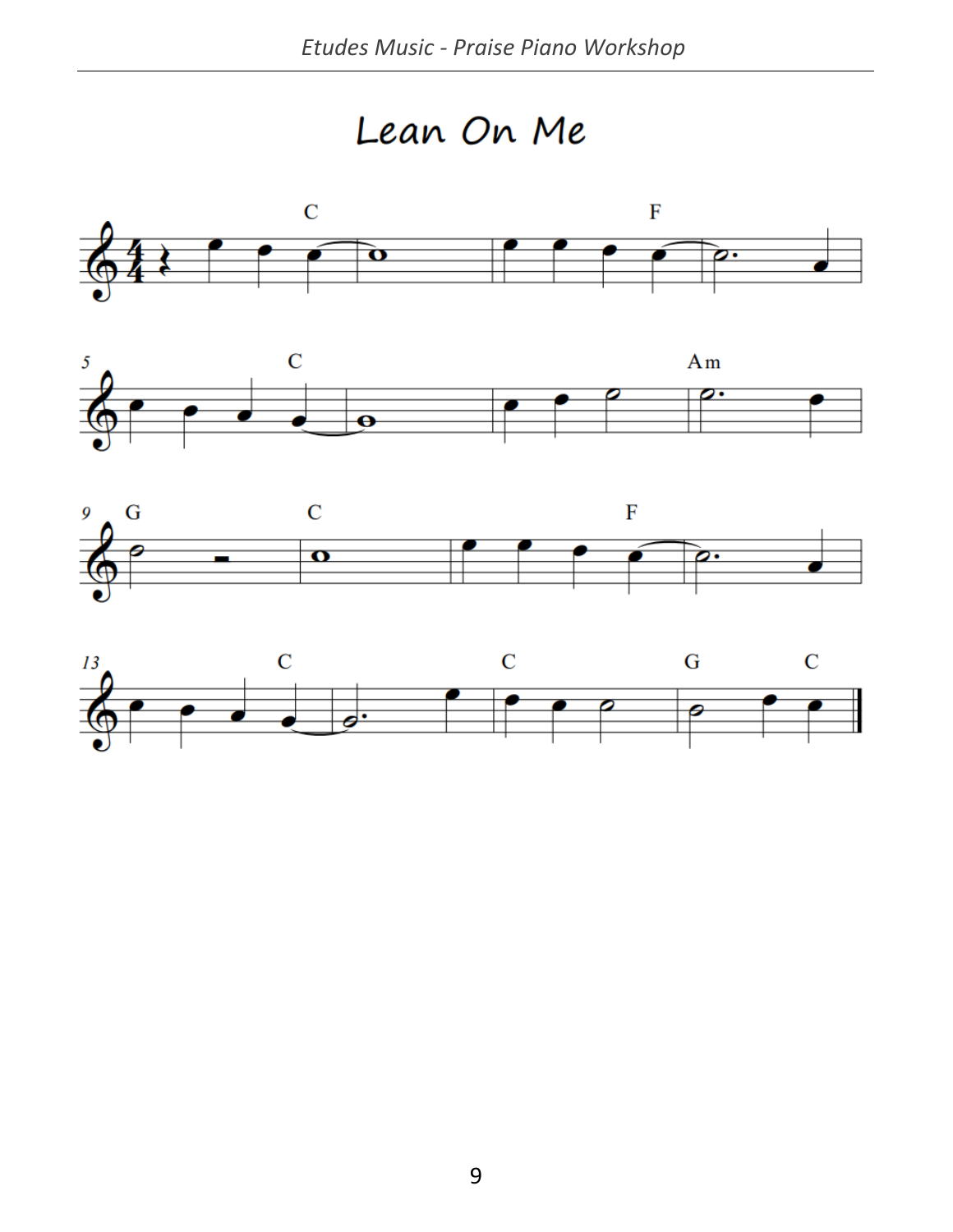## **Here I am To Worship (C)**

**C** C

Here I am to worship

**Grade Contract Grade Contract Grade** 

Here I am to bow down

 Am F Here I am to say that You're my God

 C You're altogether lovely

**Green Contracts** Altogether worthy

 Am F Altogether wonderful to me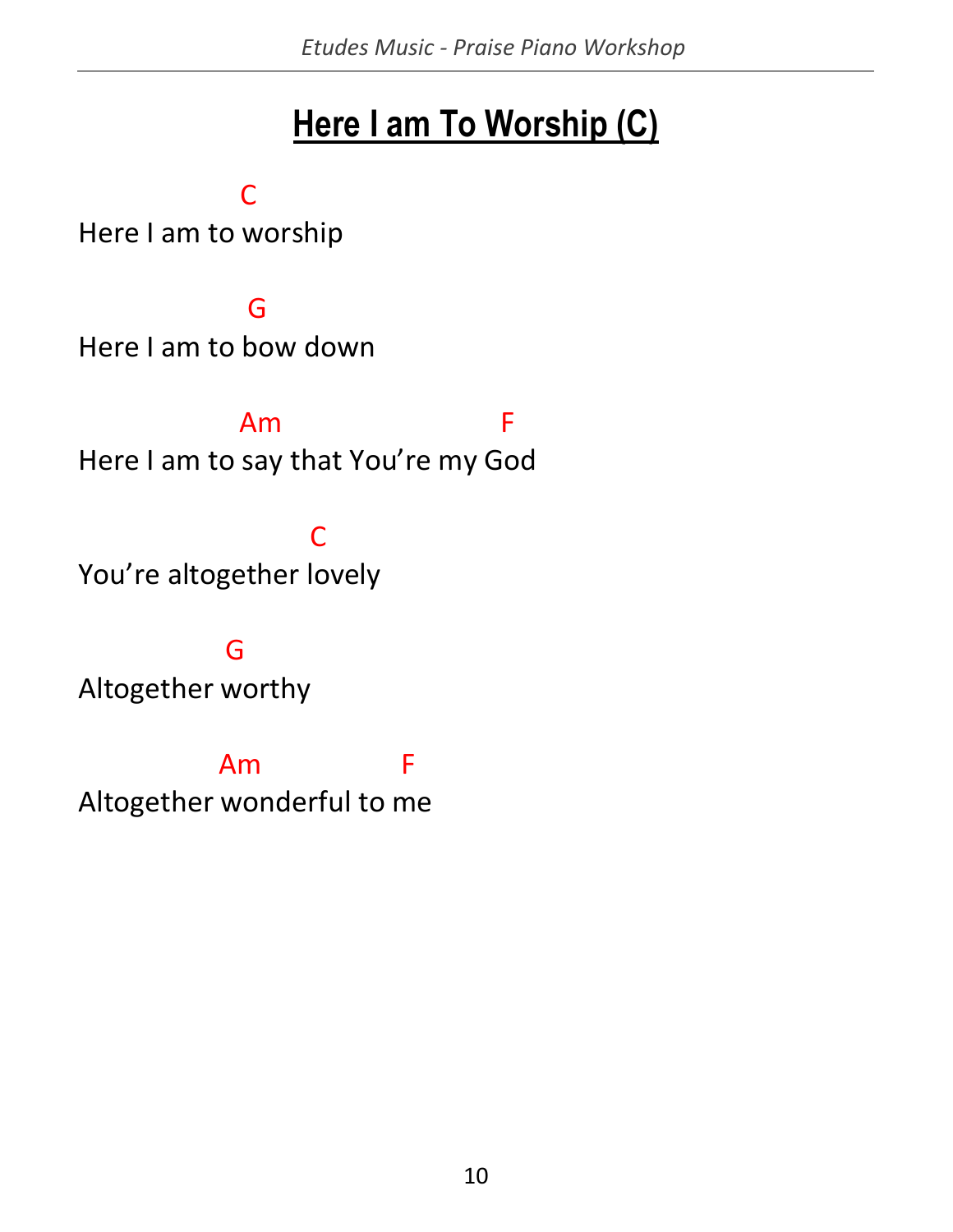Here I Am To Worship

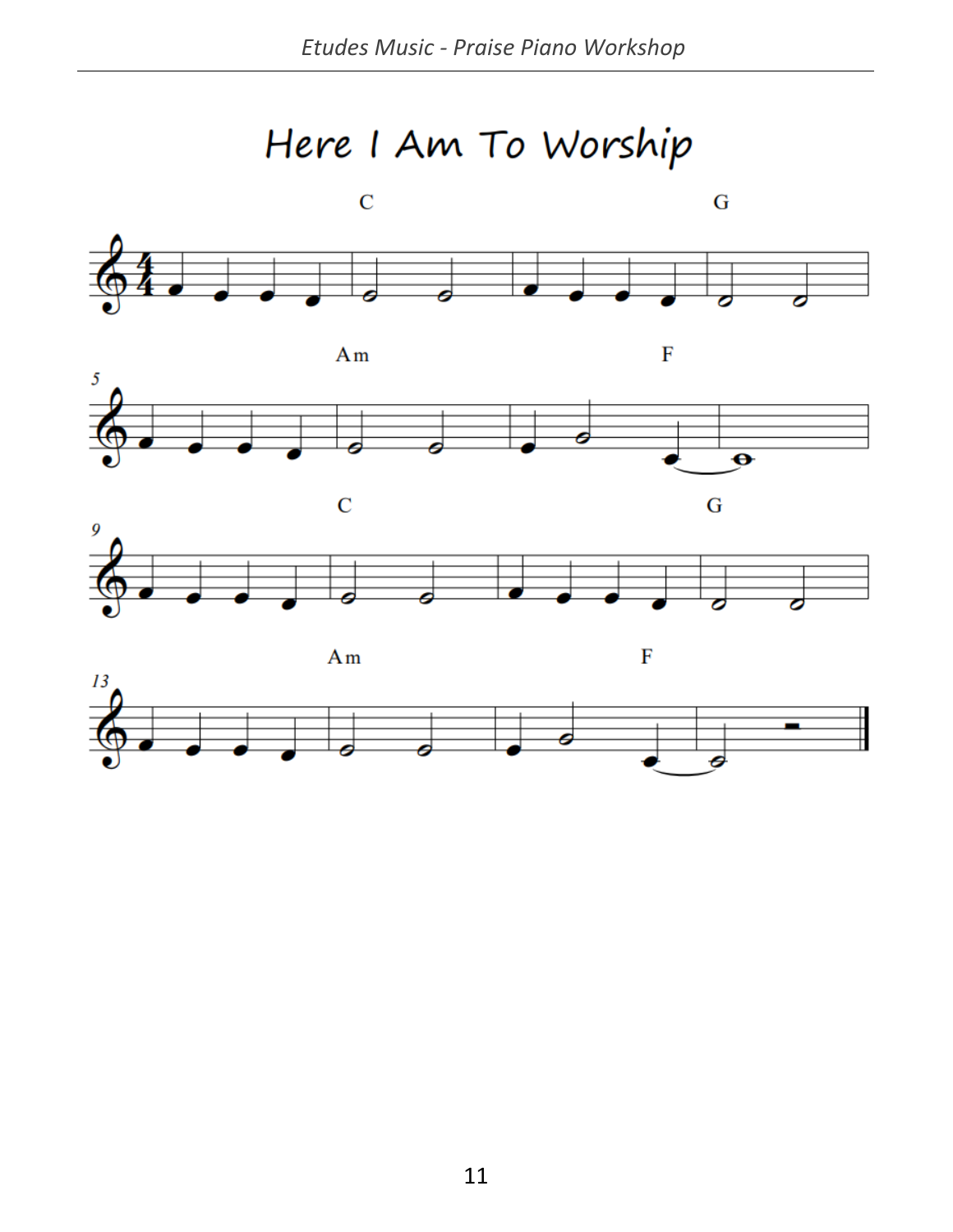## **Our God Is Greater (C)**

Am F Our God is greater, Our God is stronger

C G God You are higher than any other

Am

Our God is healer

F G G G Awesome in power, Our God, Our God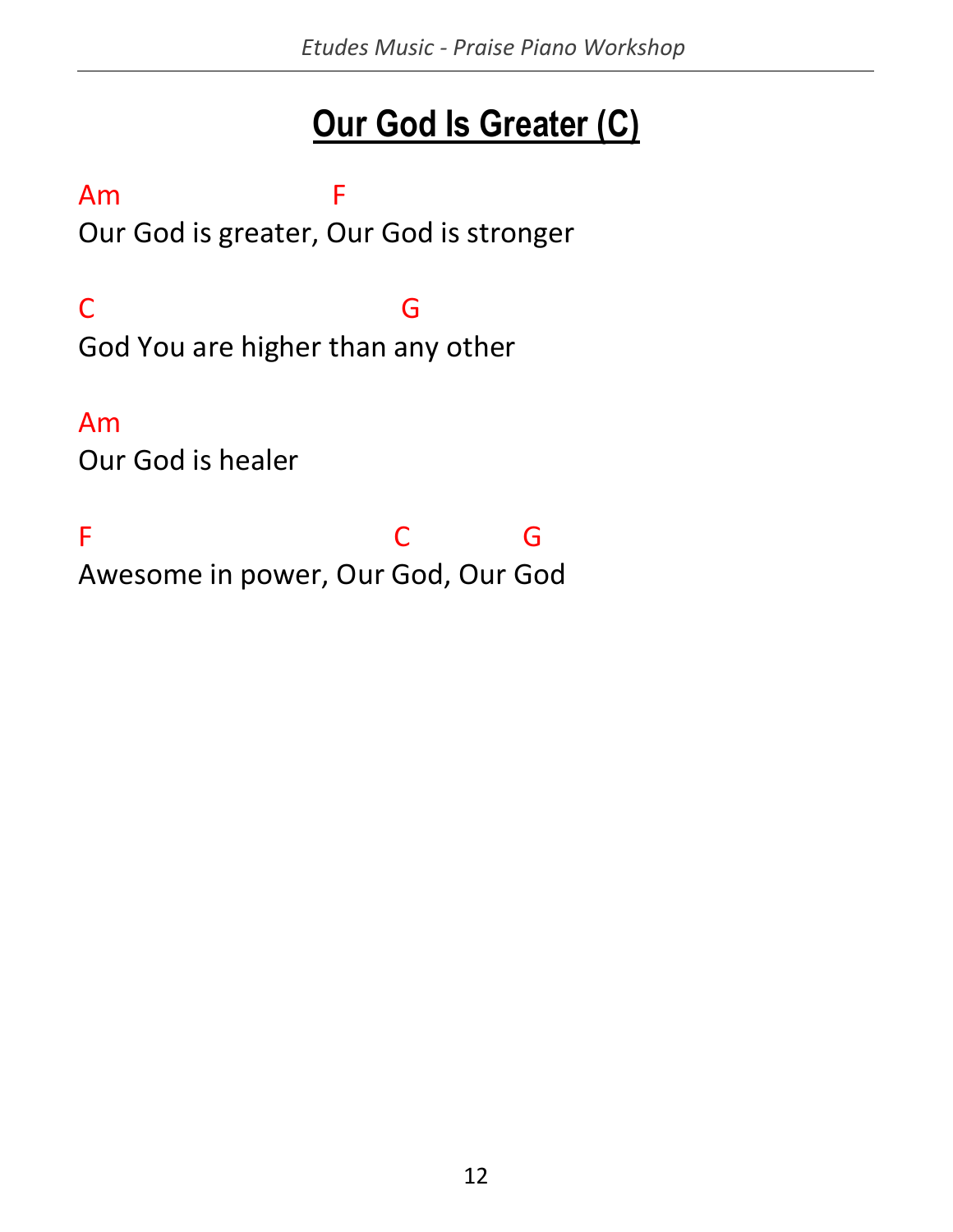Our God Is Greater







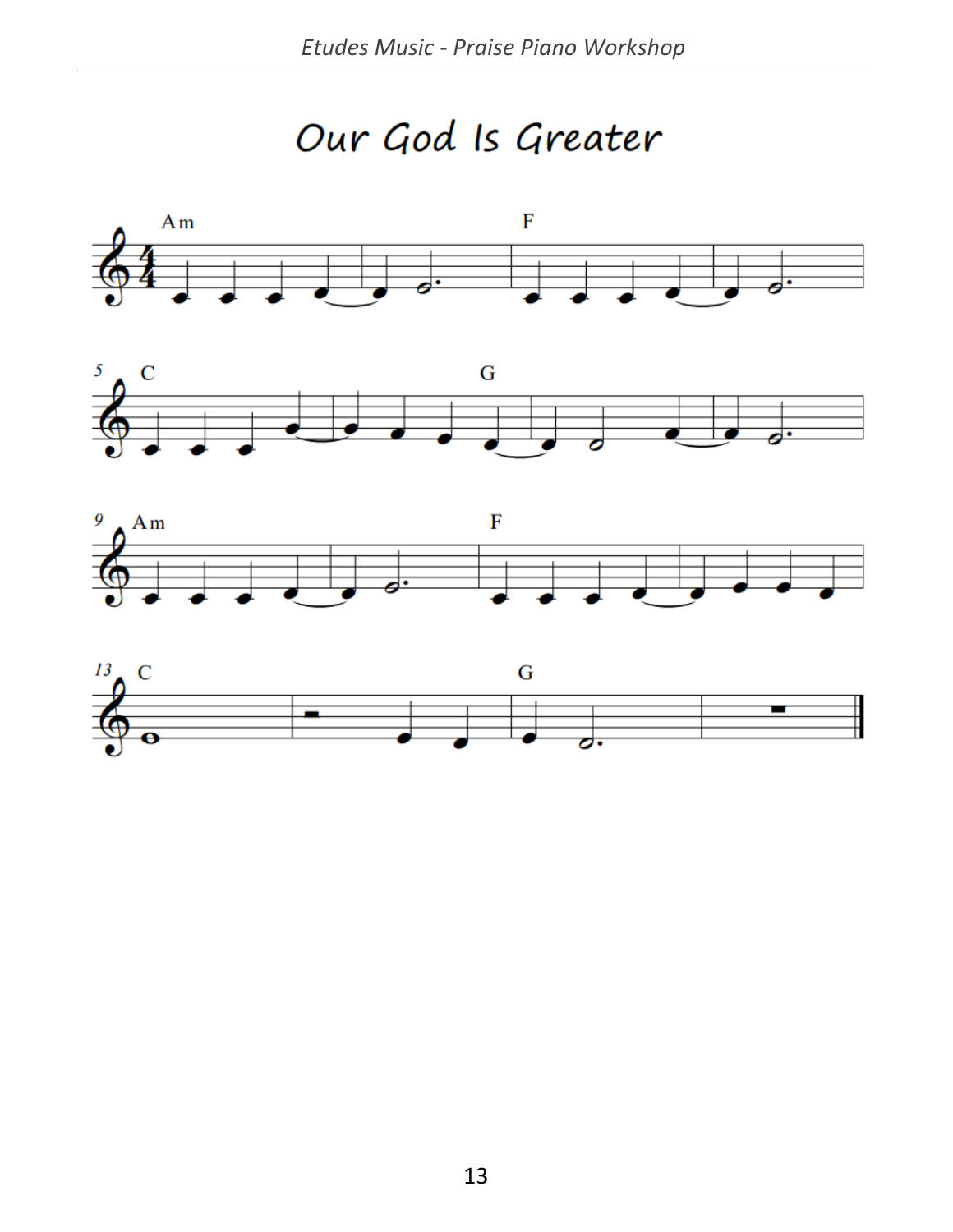## **10000 Reasons (C)**

 F C G F Bless the Lord Oh my soul, Oh my soul

F C G Worship His Holy Name

 F C F G Am Sing like never before, Oh my soul

F G C Worship His Holy Name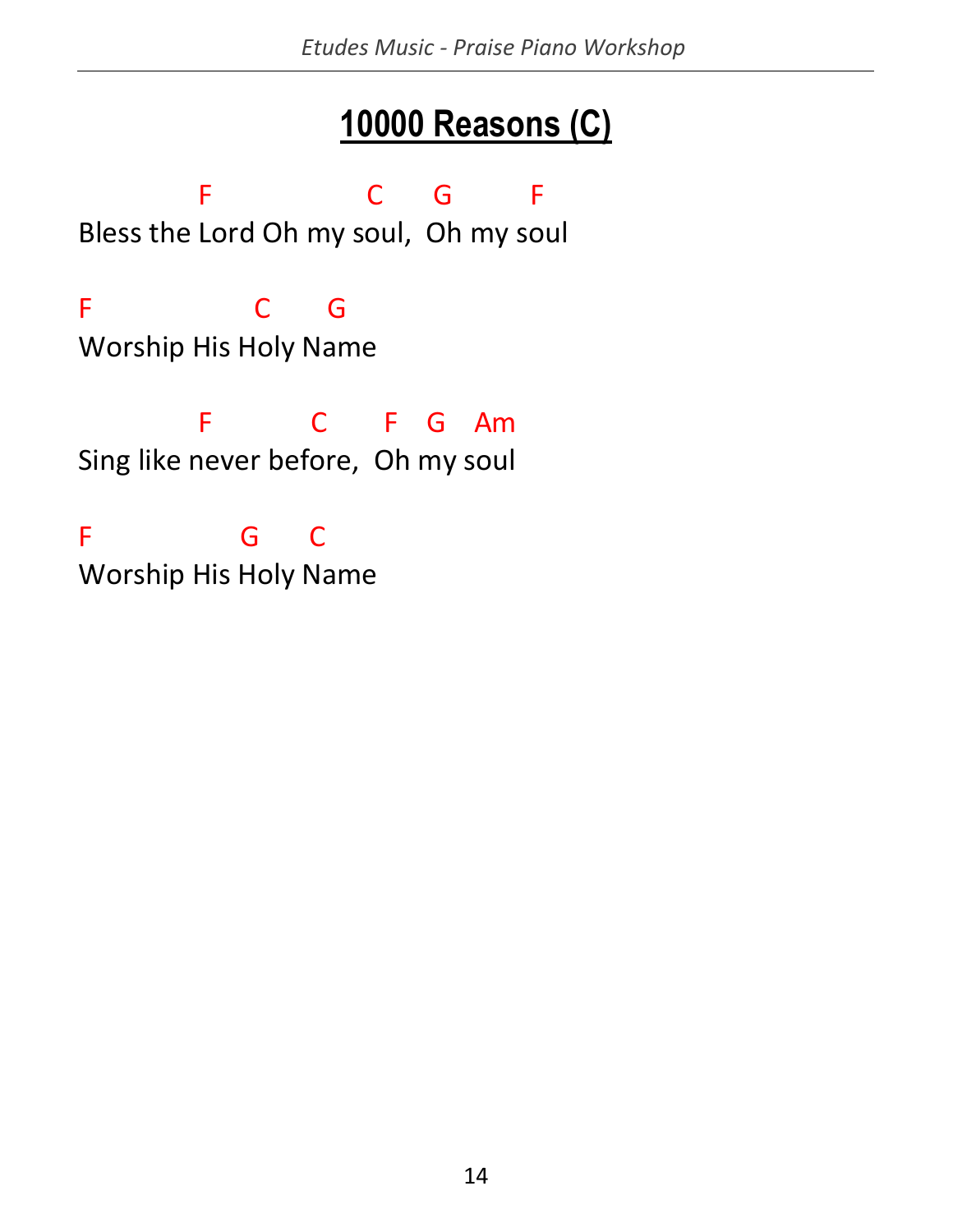10,000 Reasons







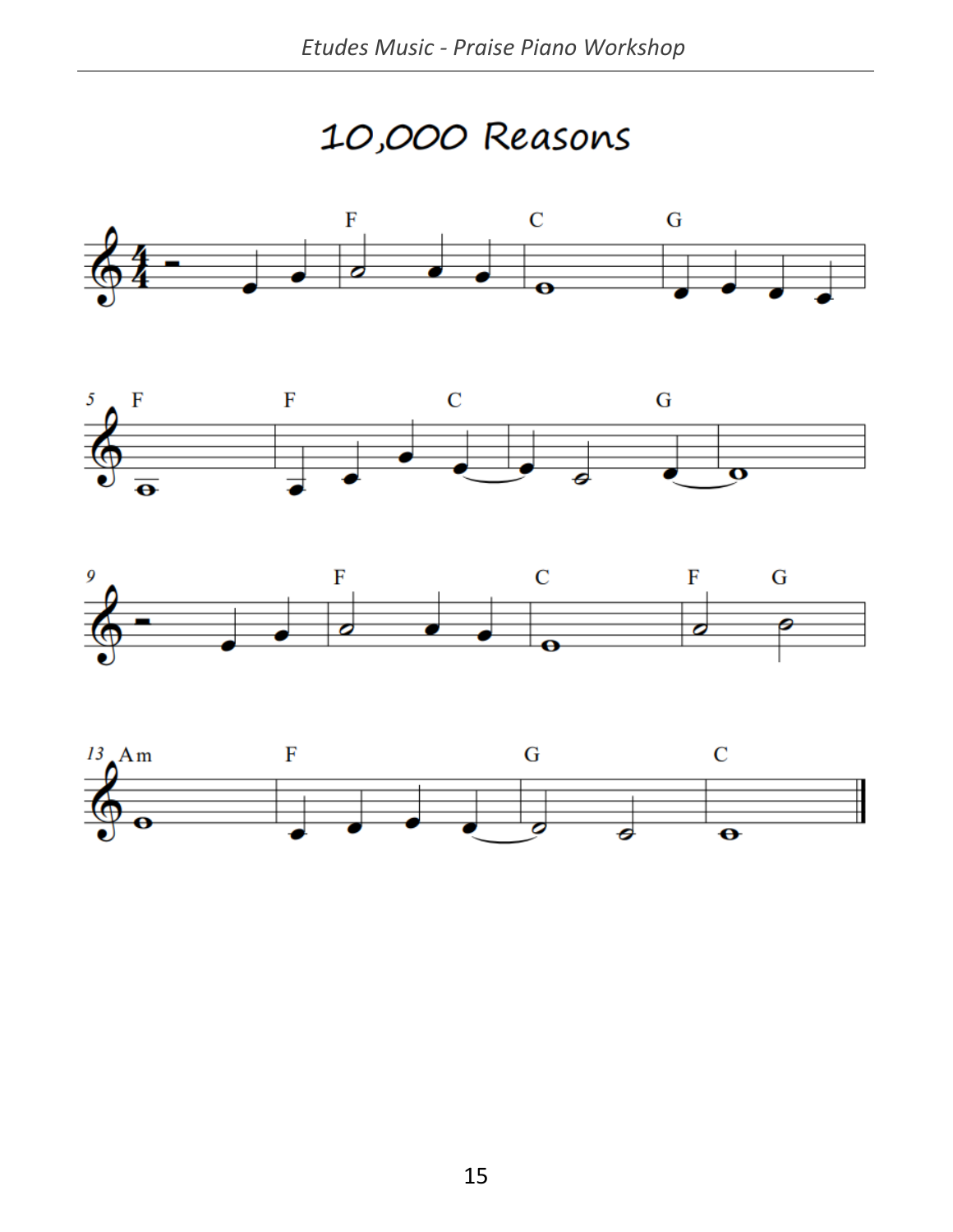## **How Great is our God (C)**

 C C How Great is our God, Sing with me

 Am Am How Great is our God, and all will see

**F** G How great, how great

**C** Is our God

How Great Is Our God